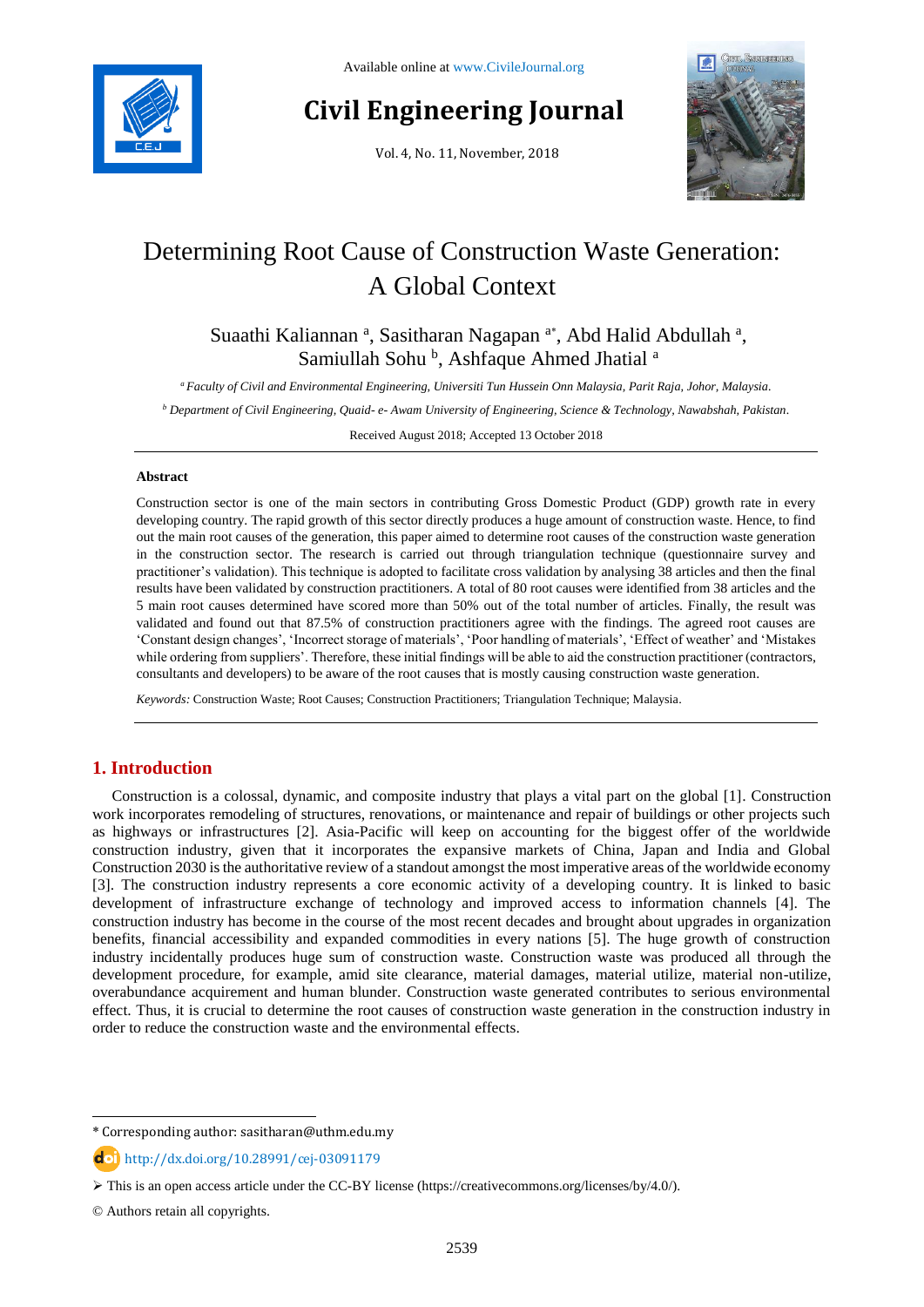#### **2. Literature Review**

#### **2.1. Construction Waste**

The measure of construction waste is significant in numerous countries which has tested the execution of the production and its sustainable target [6]. Construction waste can begin at any period of the development procedure, and its underlying foundations may lie in design choices, technique for construction or even with dispositions of individuals [7].

Waste in the construction field does not only pivot on amount of waste generated at site but also closely connected to action such as waiting time, overproduction, handling of material, processing, and movement of labourers [8]. As indicated by Begum et al. [9] and Rahim et al. [10], construction waste generation has been expanding each year.

Most of the construction waste are recyclable and reusable, nevertheless, a large portion of the waste are normally dumped in landfill [11]. In summary, it is well entrenched that the construction industry produces a consequential amount of wastes and also imposes great effect towards the environment and social issues.

### **2.2. Issues in Construction Industry**

#### **2.2.1. China**

Construction industry of China is required to proceed with its impressive development for years to come. As of late, huge scale urban development programs, especially the broad urban restoration program in metropolitan cities, have created billions of huge amounts of construction waste, and caused huge ecological effects [12]. A report from National Development and Reform Commission of China says that China produced approximately 1 billion tons of construction waste in 2013, which was five times more than the measure of municipal waste created in China in a similar period, nonetheless, just around 5% of the construction waste was recycled or reused [13]. An unmistakable case of this prediction happened in Shenzhen, China, end of the year 2015, where pile of construction waste calamitously collapsed [14]. The landslide covered almost three dozen structures and left no less than 85 individuals missing, emerging from the heaping of construction waste. This emotional circumstance shows that China is confronting enormous difficulties for overseeing construction waste with significant urban advancement all through the nation.

#### **2.2.2. Indonesia**

Amid the most recent 10 years, research focusing mainly on construction waste, has been crucial in Indonesia. Through past researches, there has been worry with the abnormally high state of waste inside Indonesian construction venture and proposed that waste can influence the execution of the development progress [15]. Indonesia's legislature has numerous program with a specific end goal to expand the growth of economy. One of them is MP3EI (*Masterplan Percepatan dan Perluasan Pembangunan Ekonomi Indonesia*). This program ought to be supported by right waste administration framework [16]. There is no practical or adequate technique been settled upon by all gatherings associated with construction undertakings to diminish construction waste. Indonesia, as a developing nation has not been adopting recycling innovation as in created with the exception of reuse asphalt hot mix called Reclaimed Asphalt Pavement (RAP) [15, 17].

#### **2.2.3. India**

In India, it is extremely normal to see gigantic heaps of construction waste, stacked close by the roadside, causing massive traffic, clog and interruption and chocking of drains. Around 30% of the total waste produced in the nation is from construction waste [18]. Attributable to advancement in construction, construction waste production in India is expected to increase. If measures to limit and handle the construction waste are not created and coherently applied, it might risk the environmental condition and also sustainable development of the nation. Construction waste minimization and handling are essential in perspective of constrained landfill space and expanding quantum of construction waste or there might be issues identified while dealing with the waste and discovering space for landfilling [19].

#### **2.2.4. United States of America (USA)**

Most construction waste at present produced in the USA is legitimately bound for disposal in landfills directed under Code of Federal Regulations (CFR). In a few zones all or part of construction waste stream is unlawfully disposed on land, or in drainage including water, as opposed to controls to ensure human wellbeing, commerce and nature [20]. Costa Rica is a developing nation in Central America, with roughly 4.9 million occupants, in which 60% lives in urbanized regions. The contribution of the construction industry to the Gross Domestic Product over the most recent 5 years is quite high. This demonstrate the significance of this area in the economy of the nation. Construction waste generated from residential projects extends about 700 kg/m<sup>2</sup> [21].

#### **2.2.5. Malaysia**

Construction industry in Malaysia is very important for socioeconomic development of the country. It shears 3.9% to the overall Gross Domestic Product of the country [22]. Malaysian economy is predicted to display a sustained growth between 4.3% to 4.8% in the year 2017, and 5.0 % to 6.0% for 2018 [23], the development of construction activities has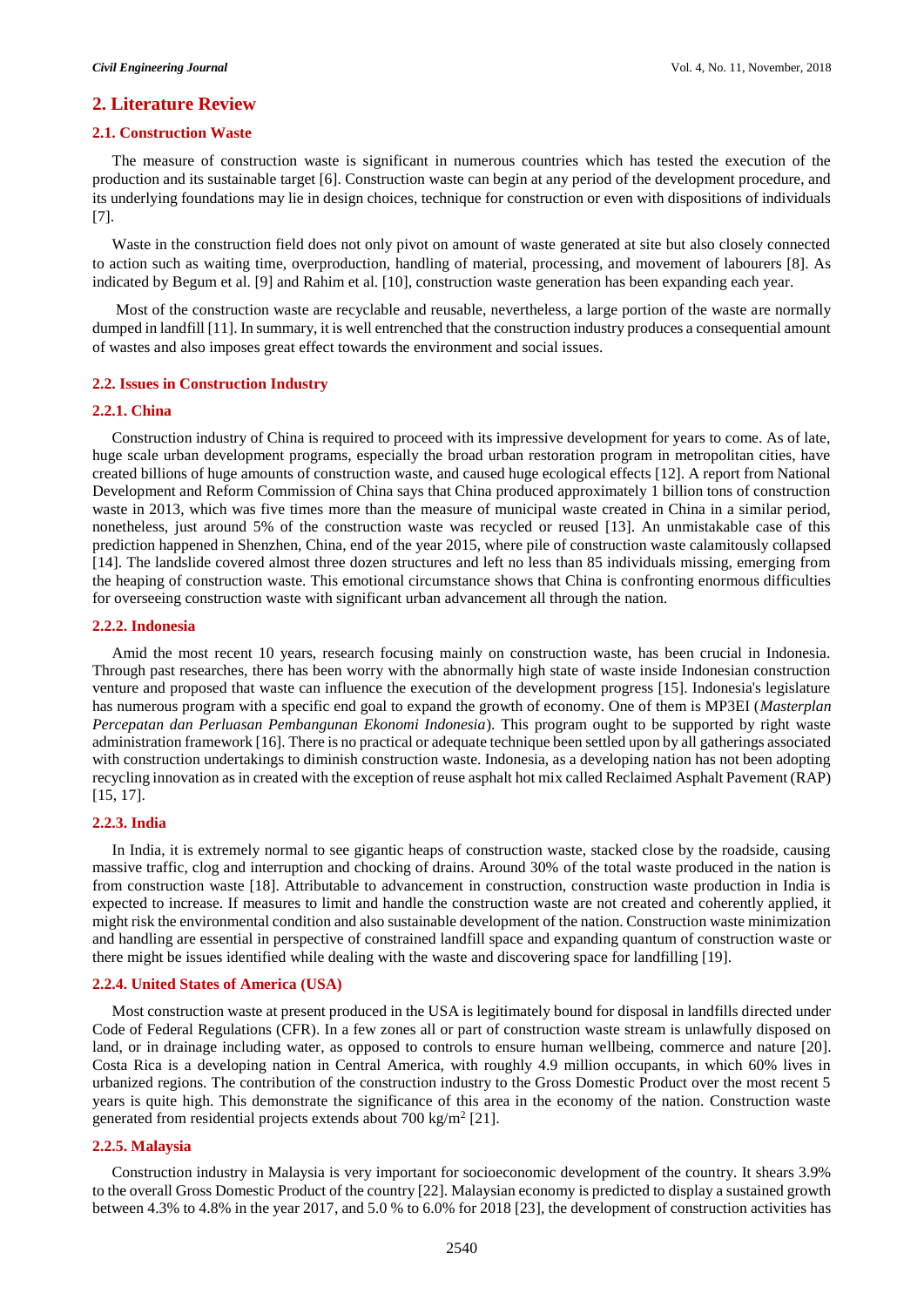prompted a prominent increment in the production of construction waste [24]. Moreover, Rahman and Nagapan [25] pointed out that construction industry is facing severe problems due to the massive quantity of construction waste generation in the country. Unfortunately, Malaysia does not have exact information of construction waste data and factors causing the waste production at a particular site [9, 26]. Similar issues were likewise highlighted by other researchers [27-29]. In order to defeat this issue, the Construction Industry Development Board of Malaysia (CIDB) started the Construction Industry Transformation Programme (CITP) 2016 -2020 to carry out construction waste records for the country [23]. Furthermore, policy maker such as National Solid Waste and Public Cleansing Corporation (SWCorp) have initiated research works on construction waste quantification [30]. Unfortunately, only a few researchers have studied the issue of construction waste in Malaysia.

#### **2.2.6. Turkey**

Construction industry in Turkey is considered as one of the main driving force of the whole economic growth. Besides, Turkey is a country where it has high risks of natural disaster such mainly earthquake [31], whereas 66% of land is in the first and second level earthquake zone where this reflects nearly 71% of the country's population. When the existing development of Turkey is considered, it is clear that majority part of the development must be transformed through demolition, retrofitting and reinforcement activities which should be done in the short period of time due to high earthquake risk [32]. The construction wastes are recycled and the remaining materials will be transferred to the landfills by the contracting firm [33, 34]. Recycling has been established and practiced in Turkey since the year 2006.

#### **2.3. Root Causes Generating Construction Waste**

Construction wastes are being created all through the entire construction time frame from the earliest starting point of the outline arranged until the last stage. There are numerous factors that have prompted the construction wastes generation. It is certainly essential to distinguish those causes in order to control waste generation at source. Most of the construction waste is produced during the design and construction stage as the tendency to produce waste is higher. According to Nagapan et al. [8], there are several root cause factors of construction waste generation such as design, workers, management, procurement, site condition, handling and external factors. Literally, a certain type of the construction materials uses huge quantity of non-sustainable resources of energy such as, timber, sand, and crushed stone [35].

#### **3. Methodology**

There method applied in this study is triangulation techniques. Triangulation implies utilizing 1 or more methods to gather information on the same subject. This is a method for guaranteeing the validity of research through various techniques to gather information on a similar point [36]. Document analysis is a type of quantitative research where documents are deduced by the researcher to provide relevant explanation revolving an assessment topic [37]. The methodology flowchart can be seen in Figure 1.

The method used to determine the main root causes is using two stages. For the first stage, a total of 38 articles have been reviewed for identifying the root cause of construction waste generation in a global context. All the root causes and the references have been gathered in Table 1. The frequency was obtained through the number of references which have mentioned the similar root causes. The percentage was calculated according to the frequency of each root cause, then divided with a total references and finally multiply by 100% or Root Cause Frequency / Total References x 100%. For the second stage, a cross validation is done with construction practitioners to verify the identified root causes which found from the percentage calculation in the first stage. A total of 8 construction practitioners have been chosen to validate the root cause factors leads to waste generation.



**Figure 1. Methodology Flowchart**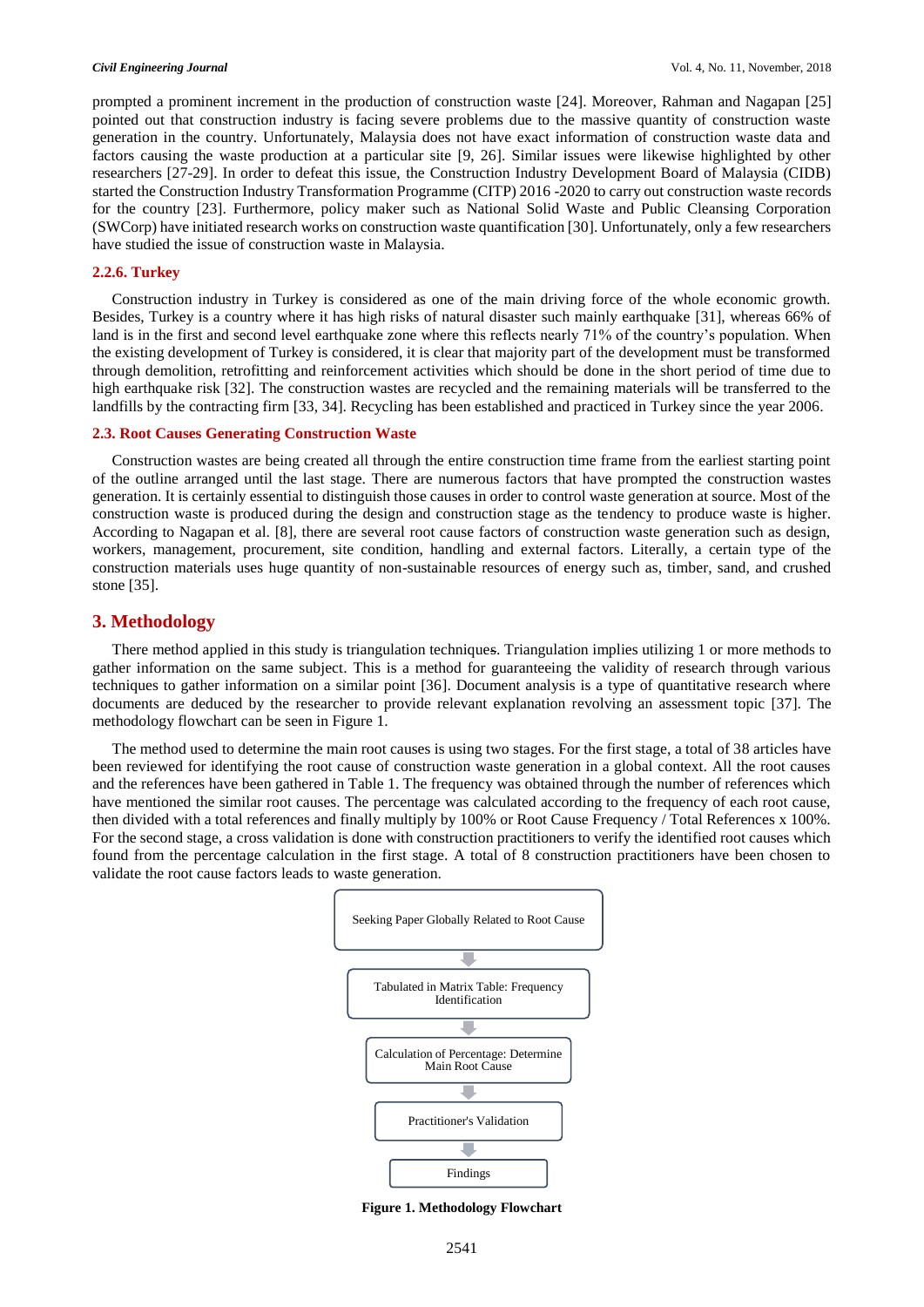### **4. Results and Discussion**

The root causes contributing to construction waste are presented in Table 1. The outcome of past researches, shown in Table 1, affirm that there are various root causes that leads to construction waste generation. In fact, past studies show that these causes have prompted negative effects on the environment, economy and social Noor et al. [38]. Most of the researchers have categorized the factors according to construction stages and also according to the different group of industrial players as shown in the Table 2. Referring to Table 3, the highest root cause which contributes to construction waste is Constant Design Changes with 78.9% from the past research. This issue happens due to the most sudden drawing changes amid the construction activities. This becomes an issue due to miscommunication among contractors, designers and the clients during the design work stage. This could be avoided if all the industrial players involved could have a frequent productive meeting during design stage to confirm the design prior to the construction.

The second highest root cause is Wrong Material Storage with 68.4%. This contributes to the waste generation because error in storing materials properly will cause delay in project and physical waste generation. For example, cement have to be stored in a closed or shaded area in order to maintain its quality but most of the site stores cement at open space under direct weather. Next third highest root cause, Poor Material Handling shows quite a high percentage in the generation of waste which is 60.5%. All materials received at site should be unpacked and arranged properly to avoid any damage. This can be due to carelessness of workers while handling the materials. Besides, the fourth highest root cause is Effect of Weather with 55.3%. The root cause has also been one of the primary reason which contribute to construction waste generation. Site activities such as concreting and excavation works must be halted due to heavy rain and storm. This severe weather condition causes major delay in site progress. For construction projects, time is the crucial element. Weather or change in climate is one of the factors which acts beyond our control. The fifth highest root cause is Ordering Mistakes which is 52.6%. Construction waste generated due to over ordering construction materials such as blocks, timber, tiles and concrete mixture. Furthermore, poor order of material without particular specification details and low quality materials will also end up as construction waste.

| No             | <b>Root Causes</b>                | Percentages $(\% )$ |
|----------------|-----------------------------------|---------------------|
| 1              | <b>Constant Design Changes</b>    | 78.9                |
| $\mathfrak{D}$ | <b>Incorrect Material Storage</b> | 68.4                |
| 3              | Poor Material Handling            | 60.5                |
|                | <b>Effect Of Weather</b>          | 55.3                |
| 5              | <b>Ordering Mistakes</b>          | 52.6                |

**Table 3. Main Root Causes**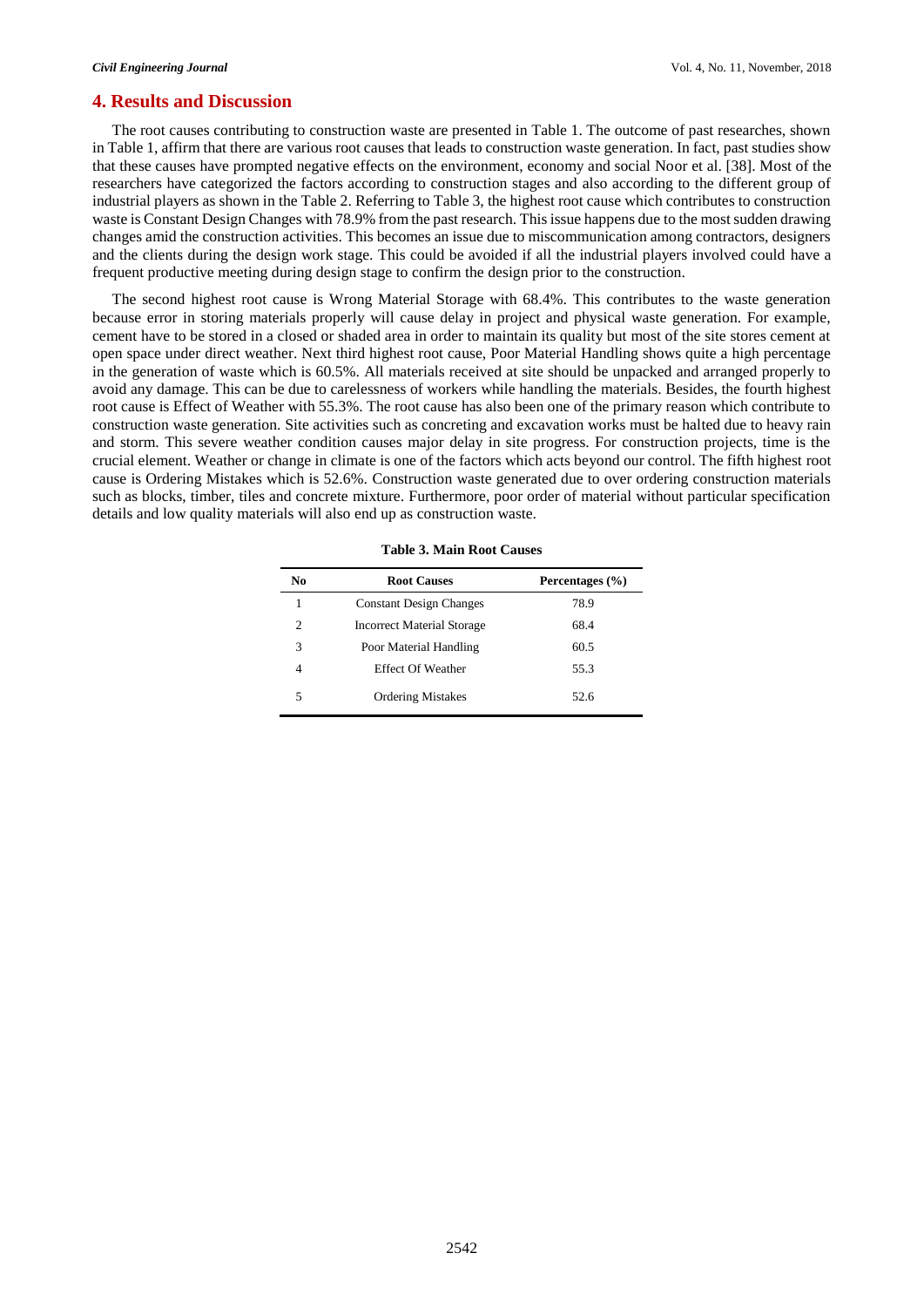|                                                           |                      |              |                    |                                |                |                |                     |                |                    |                |                |                |                                  | <b>Table 1. Matrix Table of Root Causes</b> |                     |                |                   |              |                |                |                                |              |                             |              |                  |                   |                                |                     |                     |                |              |                      |                                          |                 |              |
|-----------------------------------------------------------|----------------------|--------------|--------------------|--------------------------------|----------------|----------------|---------------------|----------------|--------------------|----------------|----------------|----------------|----------------------------------|---------------------------------------------|---------------------|----------------|-------------------|--------------|----------------|----------------|--------------------------------|--------------|-----------------------------|--------------|------------------|-------------------|--------------------------------|---------------------|---------------------|----------------|--------------|----------------------|------------------------------------------|-----------------|--------------|
| <b>Root Causes</b>                                        |                      |              |                    |                                |                |                |                     |                |                    |                |                |                |                                  |                                             |                     |                | <b>References</b> |              |                |                |                                |              |                             |              |                  |                   |                                |                     |                     |                |              |                      |                                          | $\mathbf F$     | $\%$         |
|                                                           | $[39]$               | $[40]$       | $\Xi$              | $[42]$<br>$[43]$               | $[4]$          | $[45]$         | $[46]$              | $[47]$         | $[48]$             | [49]           | [50]           | $[28]$         | $[5]$                            | $[53]$<br>$[52]$                            | $[54]$              | $[55]$         | [56]              | $[57]$       | $[58]$         | $[59]$<br>[60] | $[61]$                         | $[62]$       | $[63] \label{eq:2}$         | $[54]$       | $[64]$<br>$[65]$ | [66]              | $[67]$                         | $[68]$              | $[69]$              | $[70]$         | $[71]$       | $[73]$<br>$[2]$      | $[35]$                                   |                 |              |
| Constant design changes                                   | 1                    |              | $1 \quad 1$        |                                | $1\quad1$      | $\mathbf{1}$   | $\mathbf{1}$        | 1              | $\mathbf{1}$       | $\mathbf{1}$   | -1             | $\mathbf{1}$   | $\blacksquare$                   |                                             | $1 \quad 1$         | 1              | 1                 | $1\quad1$    |                | -1             | 1 1                            |              | $1\quad 1$                  |              |                  |                   | $1\quad1$                      | $1\quad 1$          |                     |                |              |                      | $1 \quad 1$                              | 30              | 78.9         |
| Incorrect material storage                                | -1                   |              | $\mathbf{1}$       | - 1                            |                | 1              | $\overline{1}$      | -1             | -1                 | $\overline{1}$ |                | 1              | - 1                              |                                             | $1 \quad 1$         | -1             | - 1               |              |                | 1              |                                |              | 1                           | $1\quad1$    |                  | $\mathbf{1}$      | -1                             | -1                  | $\overline{1}$      |                | $\mathbf{1}$ | -1<br>$\overline{1}$ | $\overline{\phantom{0}}$                 | 26              | 68.4         |
| Poor material handling                                    | $\overline{1}$       |              | $\mathbf{1}$       | $\mathbf{1}$<br>$\overline{1}$ | $\overline{1}$ |                | $1 \quad 1$         | $\overline{1}$ |                    | $\mathbf{1}$   |                | $\mathbf{1}$   | $\mathbf{1}$                     |                                             | $1 \quad 1$         | -1             | $\overline{1}$    |              | $\mathbf{1}$   | $\mathbf{1}$   |                                |              | $1 \quad 1 \quad 1 \quad 1$ |              |                  | 1                 | -1                             |                     | $1 \quad 1 \quad 1$ |                |              |                      |                                          | 23<br>21        | 60.5         |
| Effect of weather<br>Ordering mistakes                    | -1<br>$\overline{1}$ |              | -1<br>$\mathbf{1}$ | -1<br>-1<br>-1                 |                | $\mathbf{1}$   | 1                   | - 1            | -1<br>$\mathbf{1}$ | $\mathbf{1}$   | $\blacksquare$ | $1 \quad 1$    |                                  |                                             | $1 \quad 1 \quad 1$ | $\overline{1}$ |                   |              |                | -1<br>1        |                                |              | $1 \quad 1$                 |              |                  | $\mathbf{1}$      | -1<br>$1 \quad 1$              | -1<br>$1 \quad 1$   | -1                  |                | $\mathbf{1}$ | $\mathbf{1}$<br>1    | -1                                       | 20              | 55.3<br>52.6 |
| Damage during transportation                              |                      |              |                    |                                |                | 1              |                     |                | $1 \quad 1$        |                |                | $1 \quad 1$    |                                  |                                             |                     |                |                   | -1           |                | $\mathbf{1}$   |                                | 1            |                             | 1            |                  | $\mathbf{1}$      |                                | $1 \quad 1$         |                     |                | -1           | 1                    | - 1                                      | 17              | 44.7         |
| Workers' mistakes during construction                     |                      |              | $\mathbf{1}$       | <sup>1</sup><br>$\overline{1}$ |                | 1              |                     |                | 1                  |                |                | $1 \quad 1$    |                                  | $\mathbf{1}$                                | $\overline{1}$      | $\overline{1}$ |                   |              |                |                | $\mathbf{1}$<br>$\overline{1}$ |              | $\overline{1}$              |              |                  | $\mathbf{1}$      | -1                             |                     |                     |                |              | $\mathbf{1}$         |                                          | 16              | 42.1         |
| Design errors                                             | $\overline{1}$       |              | -1                 | -1                             | $\overline{1}$ |                | $\overline{1}$      |                | -1                 |                | -1             |                |                                  | -1                                          |                     | -1             | -1                | -1           |                |                |                                | $1 \quad 1$  |                             |              |                  |                   | $1 \quad 1$                    |                     |                     |                |              |                      |                                          | 15              | 39.5         |
| Improper planning                                         | $1 \quad 1$          |              |                    | $1 \quad 1$                    |                |                | $1 \quad 1$         |                | $\overline{1}$     |                | $\mathbf{1}$   |                |                                  | $1 \quad 1$                                 |                     |                | 1                 |              | $\overline{1}$ |                |                                |              |                             |              |                  |                   |                                |                     |                     |                |              | $\overline{1}$       | -1                                       | 14              | 36.8         |
| Poor standard of materials                                |                      |              |                    | $\overline{1}$                 |                |                | $1 \quad 1$         |                | $\overline{1}$     |                |                | $1 \quad 1$    |                                  | $1 \quad 1$                                 |                     | -1             |                   |              |                | -1             |                                |              |                             |              |                  | $\mathbf{1}$      |                                | 1                   |                     | -1             |              |                      |                                          | 13              | 34.2         |
| Poor controlling                                          |                      | $\mathbf{1}$ |                    | 1                              |                | $\mathbf{1}$   |                     |                | 1                  |                | $\mathbf{1}$   |                |                                  | $1 \quad 1 \quad 1$                         |                     |                | $\mathbf{1}$      |              |                | $\mathbf{1}$   |                                | $\mathbf{1}$ |                             | 1            |                  |                   |                                |                     |                     |                |              | 1                    |                                          | 13              | 34.2         |
| Residue materials at site                                 | $\overline{1}$       |              | -1                 |                                |                |                |                     |                | $\overline{1}$     |                |                |                | 1                                |                                             | $\mathbf{1}$        |                |                   |              |                | -1             |                                | $\mathbf{1}$ |                             |              | $\mathbf{1}$     |                   |                                | $1 \quad 1$         |                     | 1              |              | 1                    |                                          | 12              | 31.6         |
| Poor supervision at site                                  |                      |              |                    |                                |                |                | $1 \quad 1$         |                |                    |                | $\mathbf{1}$   |                | $1 \quad 1$                      | -1                                          |                     |                |                   | $\mathbf{1}$ |                | $\mathbf{1}$   |                                |              |                             |              |                  |                   | $1 \quad 1$                    |                     |                     |                |              |                      | $\mathbf{1}$                             | 11              | 28.9         |
| Bad design quality                                        |                      |              |                    | $1 \quad 1$                    |                | $1 \quad 1$    | $1 \quad 1$         |                |                    |                |                |                | $\mathbf{1}$                     |                                             |                     |                |                   |              | -1             | $\overline{1}$ |                                |              |                             | 1            |                  |                   |                                |                     |                     |                |              |                      |                                          | 11              | 28.9         |
| Pilferage                                                 | -1                   |              |                    | -1                             |                | -1             |                     |                | -1                 |                |                |                |                                  |                                             |                     |                |                   |              |                | $\mathbf{1}$   |                                |              |                             |              |                  | $\mathbf{1}$      | $1 \quad 1$                    |                     |                     |                |              | $1 \quad 1$          | -1                                       | 11              | 28.9         |
| Poor site management                                      |                      |              | $\mathbf{1}$       | - 1                            |                | -1             |                     |                |                    | 1              | $\overline{1}$ | -1<br>- 1      |                                  | -1                                          |                     |                | -1                |              |                | 1              |                                |              |                             |              |                  |                   |                                |                     |                     |                |              |                      |                                          | 10              | 26.3         |
| Items incompliance to specification                       |                      |              |                    | $\mathbf{1}$                   |                | $\mathbf{1}$   |                     |                |                    |                |                |                |                                  | $\mathbf{1}$                                |                     |                |                   |              | $\overline{1}$ |                |                                |              |                             |              |                  |                   | $1\quad 1\quad 1$              |                     |                     |                | 1            |                      | $\mathbf{1}$<br>$\overline{\phantom{a}}$ | 10              | 26.3         |
| Lack of coordination among parties                        |                      |              |                    | -1                             |                |                | $1 \quad 1$         | $\overline{1}$ |                    |                |                |                |                                  | -1                                          |                     |                | $1 \quad 1$       |              |                |                | $1 \quad 1$                    |              |                             |              |                  |                   |                                |                     |                     |                |              |                      |                                          | 9               | 23.7         |
| Error in construction methods                             |                      |              |                    | 1                              |                |                | $1 \quad 1$         |                |                    | $\mathbf{1}$   |                |                |                                  | 1<br>-1                                     |                     | -1             |                   |              |                |                |                                |              |                             |              |                  |                   | $1 \quad 1$                    |                     |                     |                |              |                      |                                          | 9               | 23.7         |
| Damage caused by workers                                  |                      |              |                    | $1 \quad 1$                    |                |                |                     |                | 1                  |                |                |                |                                  |                                             | -1                  |                |                   |              |                | 1              |                                |              |                             |              |                  | $\mathbf{1}$      | -1                             | $1 \quad 1$         |                     |                |              |                      |                                          | 9               | 23.7         |
| Accidents at site                                         | $\mathbf{1}$         |              |                    | $1 \quad 1 \quad 1$            |                |                |                     |                | -1                 |                |                |                |                                  |                                             |                     | $\overline{1}$ |                   |              |                | -1             |                                |              |                             |              |                  | 1                 |                                |                     |                     |                |              |                      | 1                                        | 9               | 23.7         |
| Waste from packaging                                      | -1                   |              |                    |                                |                |                |                     |                | $\overline{1}$     |                |                |                | $\mathbf{1}$                     |                                             |                     |                |                   |              |                |                |                                | $1 \quad 1$  |                             |              | $\overline{1}$   |                   |                                | $\mathbf{1}$        |                     |                |              | -1                   |                                          | 8               | 21.1         |
| Waiting periods at site                                   |                      | $1 \quad 1$  |                    |                                |                | $1 \quad 1$    |                     |                |                    |                | 1              |                | $\overline{1}$                   |                                             |                     |                |                   |              |                |                |                                |              |                             |              |                  |                   |                                |                     |                     |                |              |                      |                                          | 8               | 21.1         |
| Vandalism                                                 |                      |              |                    |                                |                | $\overline{1}$ |                     |                |                    | -1             |                |                |                                  |                                             |                     |                |                   |              |                |                |                                |              |                             |              |                  | $\mathbf{1}$      | -1                             | $\mathbf{1}$        | - 1                 |                |              | $\mathbf{1}$         | -1                                       | 8               | 21.1         |
| Scarcity of equipment                                     |                      |              |                    | -1                             |                |                | $1 \quad 1$         |                |                    |                | -1             |                |                                  | $1 \quad 1$                                 |                     |                |                   |              |                |                |                                |              |                             |              |                  |                   |                                | $1 \quad 1$         |                     |                |              |                      |                                          | 8               | 21.1         |
| Rework at site                                            |                      |              |                    | -1                             |                | -1             |                     |                |                    | -1             |                |                |                                  |                                             |                     |                | 1                 |              |                |                |                                |              |                             |              |                  |                   |                                | $1 \quad 1 \quad 1$ |                     |                |              | -1                   |                                          | 8               | 21.1         |
| Shortage of waste management plans                        |                      |              |                    | 1                              |                | 1              |                     |                | -1                 |                |                |                |                                  |                                             |                     |                |                   |              |                | 1              |                                |              |                             |              |                  | 1                 |                                | $1 \quad 1 \quad 1$ |                     |                |              |                      |                                          | 8               | 21.1         |
| Incomplete contract document                              |                      |              |                    | -1                             |                |                |                     |                |                    |                |                |                |                                  |                                             |                     |                |                   |              | -1             | 1              |                                |              |                             | 1            |                  | $\mathbf{1}$      |                                | -1                  |                     |                |              | 1                    | -1                                       | 8               | 21.1         |
| Error in contract documentation                           |                      |              |                    | 1                              |                |                |                     |                |                    |                |                |                |                                  |                                             |                     |                |                   |              | 1              | -1             |                                |              |                             |              |                  | $\mathbf{1}$      | $\overline{1}$                 |                     | 1                   |                |              | $\mathbf{1}$         | $\overline{1}$                           | 8               | 21.1         |
| Equipment failure during construction                     |                      |              | $1 \quad 1$        |                                |                |                |                     |                | -1                 |                |                |                | $\mathbf{1}$                     |                                             |                     | -1             |                   |              |                | 1              |                                |              |                             |              |                  | 1                 |                                |                     |                     |                |              |                      |                                          | 8               | 21.1         |
| Complicated design                                        |                      |              |                    | $1 \quad 1$                    |                |                |                     |                |                    |                |                |                |                                  |                                             |                     |                |                   |              |                |                |                                |              |                             | $\mathbf{1}$ |                  | $\mathbf{1}$      | $\mathbf{1}$                   | $\overline{1}$      |                     |                |              | $\mathbf{1}$         | -1                                       | 8               | 18.4         |
| Information quality is poor                               |                      |              |                    |                                |                | 1              | -1                  | $\overline{1}$ |                    |                |                |                | $1 \quad 1$                      | -1                                          |                     |                |                   |              |                |                |                                |              |                             |              |                  |                   |                                |                     |                     |                |              |                      |                                          | $\tau$          | 18.4         |
| Materials supplied unbound                                |                      |              |                    | 1                              |                |                |                     |                |                    |                |                |                |                                  |                                             |                     |                |                   |              | $\overline{1}$ |                |                                |              |                             |              |                  |                   |                                | $1 \quad 1$         |                     |                |              | $1 \quad 1$          | $\overline{1}$                           | $\overline{7}$  | 18.4         |
| Delay in information flow between parties                 |                      | $\mathbf{1}$ |                    | $\overline{1}$                 | -1             |                | -1                  |                | -1                 |                |                |                | $\overline{1}$                   |                                             |                     |                |                   |              | -1             |                |                                |              |                             |              |                  |                   |                                |                     |                     |                |              |                      |                                          | $\overline{7}$  | 18.4         |
| Lack of experience                                        |                      |              |                    |                                |                |                | $1 \quad 1$         |                |                    |                |                | 1              |                                  |                                             |                     |                |                   |              | $\overline{1}$ |                |                                |              |                             |              |                  |                   |                                | $1 \quad 1$         |                     | $\overline{1}$ |              |                      |                                          | $\overline{7}$  | 18.4         |
| Incompetent worker                                        |                      |              |                    | -1                             |                |                | $1 \quad 1$         |                |                    |                |                | $\overline{1}$ |                                  |                                             |                     |                |                   | -1           |                |                |                                |              |                             |              |                  | 1                 |                                |                     |                     |                |              |                      |                                          | $7\phantom{.0}$ | 15.8         |
| Poor labour workmanship                                   | 1                    |              |                    |                                |                |                |                     |                |                    |                |                |                |                                  |                                             |                     | $\overline{1}$ |                   |              |                |                |                                |              |                             | $\mathbf{1}$ |                  | $\mathbf{1}$      | $\overline{1}$                 |                     |                     |                |              |                      | -1                                       | 6               | 15.8         |
| Poor site condition                                       |                      |              |                    |                                |                |                | $1 \quad 1$         |                |                    |                | 1              |                |                                  |                                             |                     |                |                   |              |                |                |                                |              |                             |              |                  | 1                 |                                | $\mathbf{1}$        |                     |                |              |                      |                                          | 6               | 15.8         |
| Unpleasant attitudes of workers                           |                      |              |                    | 1                              |                | -1             |                     |                |                    |                |                | $\mathbf{1}$   | $\overline{1}$<br>$\overline{1}$ |                                             |                     |                |                   |              |                |                |                                |              |                             |              |                  |                   |                                |                     |                     |                |              |                      |                                          | 6               | 15.8         |
| Careless in quantity surveys                              |                      |              |                    | $1 \quad 1$                    |                |                |                     |                |                    |                |                |                |                                  |                                             |                     |                |                   |              |                |                |                                |              |                             |              |                  | $\mathbf{1}$      | $\mathbf{1}$<br>$\overline{1}$ | $\overline{1}$      |                     |                |              |                      |                                          | 6               | 15.8         |
| Mistakes in shipping                                      |                      |              | 1                  |                                |                |                |                     |                |                    |                |                |                | 1                                |                                             |                     | $\overline{1}$ |                   |              | $\overline{1}$ |                |                                |              |                             |              |                  |                   |                                |                     |                     | $\overline{1}$ |              |                      | $\overline{1}$                           | 6               | 15.8         |
| Communication problems                                    |                      |              | -1                 |                                |                |                |                     |                |                    |                |                |                | 1                                |                                             |                     |                |                   | 1            |                | 1              |                                |              |                             |              |                  | 1<br>$\mathbf{1}$ |                                |                     | $1 \quad 1$         |                |              | 1<br>$\mathbf{1}$    |                                          | 6<br>5          | 13.2<br>13.2 |
| Suppliers incorrect shipment<br>Slow drawing distribution |                      |              |                    | 1                              | $\overline{1}$ |                |                     | $\overline{1}$ |                    |                |                |                |                                  |                                             |                     |                |                   |              |                |                |                                |              |                             |              |                  | 1                 |                                |                     |                     |                |              |                      |                                          | 5               | 13.2         |
|                                                           |                      |              |                    | 1                              |                |                | 1<br>1              |                |                    |                |                |                |                                  | -1                                          |                     |                |                   |              |                |                |                                |              |                             |              |                  |                   |                                | 1                   |                     | $\overline{1}$ |              |                      |                                          | 5               | 13.2         |
| Shortage of skilled workers<br>Resources problem          |                      | 1            |                    |                                |                | $\overline{1}$ |                     |                |                    | -1             |                |                | $\mathbf{1}$                     |                                             |                     |                |                   |              |                |                |                                |              |                             |              |                  |                   |                                |                     |                     |                |              |                      |                                          | 5               | 13.2         |
| Dealings between numerous experts                         |                      |              |                    | $\mathbf{1}$                   |                |                |                     |                |                    |                |                |                |                                  |                                             |                     |                |                   |              |                |                |                                |              |                             |              |                  | $\overline{1}$    |                                | $\mathbf{1}$        |                     |                |              |                      | $\overline{1}$                           | 5               | 13.2         |
| Insufficient training for workers                         |                      |              |                    |                                |                | -1             |                     |                |                    |                |                |                | -1                               |                                             |                     |                |                   |              |                | -1             |                                |              |                             |              |                  |                   |                                |                     |                     |                |              |                      |                                          | 5               | 13.2         |
| Inappropriate use of materials                            |                      |              |                    |                                |                |                | $1 \quad 1$         |                | $\overline{1}$     |                |                |                |                                  |                                             |                     |                |                   |              |                | $\mathbf{1}$   |                                |              |                             |              |                  | 1                 |                                |                     |                     |                |              |                      |                                          | 5               | 13.2         |
| Delay during delivery                                     |                      |              |                    | -1                             |                |                | $1 \quad 1$         |                |                    |                | -1             |                | -1                               |                                             |                     |                |                   |              |                |                |                                |              |                             |              |                  |                   |                                |                     |                     |                |              |                      |                                          | 5               | 10.5         |
| Extended project duration                                 |                      |              |                    |                                |                |                |                     |                |                    |                |                |                |                                  |                                             |                     |                |                   |              | $\overline{1}$ |                |                                |              |                             | 1            |                  |                   |                                | $\mathbf{1}$        |                     |                |              | 1                    |                                          | $\overline{4}$  | 10.5         |
| Lack of legislative enforcement                           |                      |              |                    |                                |                |                |                     |                |                    |                |                |                | -1                               |                                             |                     |                |                   |              |                |                |                                |              |                             |              |                  | $1 \quad 1$       |                                |                     |                     |                |              |                      |                                          | $\overline{4}$  | 10.5         |
| Inexperience designer                                     |                      |              |                    | $\overline{1}$                 |                |                |                     |                | -1                 |                |                |                |                                  |                                             |                     |                |                   |              | $\overline{1}$ |                |                                |              |                             |              |                  |                   |                                |                     |                     |                |              |                      | $\overline{1}$                           | $\overline{4}$  | 10.5         |
| Damages caused by third parties                           |                      |              |                    |                                |                |                | $\mathbf{1}$        | $\overline{1}$ |                    |                |                |                |                                  |                                             |                     |                |                   |              |                |                |                                |              |                             |              |                  |                   |                                |                     |                     |                |              | -1                   |                                          | $\overline{4}$  | 13.2         |
| Tools not suitable used                                   |                      |              |                    |                                |                |                |                     |                |                    |                |                |                | $\mathbf{1}$                     |                                             |                     |                |                   |              |                |                |                                |              |                             |              |                  |                   |                                |                     |                     |                |              |                      |                                          | 3               | 7.9          |
| Excessive overtime for workers                            |                      |              |                    |                                |                |                | -1                  |                |                    |                |                |                |                                  |                                             |                     |                |                   |              |                |                |                                |              |                             |              |                  |                   |                                |                     |                     |                |              |                      |                                          | 3               | 7.9          |
| Poor coordination of parties during design                |                      |              |                    |                                |                |                |                     |                |                    |                |                |                |                                  |                                             |                     |                |                   |              |                | 1              |                                |              |                             | $\mathbf{1}$ |                  |                   |                                |                     |                     |                |              | $\overline{1}$       |                                          | 3               | 7.9          |
| Over allowances                                           |                      |              |                    |                                |                |                |                     |                |                    |                |                |                |                                  |                                             |                     |                |                   |              |                |                |                                |              |                             |              |                  |                   |                                | $1 \quad 1$         |                     |                |              |                      |                                          | 3               | 7.9          |
| Outdated equipment                                        |                      |              |                    |                                |                |                | $1 \quad 1 \quad 1$ |                |                    |                |                |                |                                  |                                             |                     |                |                   |              |                |                |                                |              |                             |              |                  |                   |                                |                     |                     |                |              |                      |                                          | 3               | 7.9          |
| Non-availability of equipment                             |                      |              |                    |                                |                |                |                     |                |                    |                | 1              |                | 1                                |                                             |                     |                |                   |              |                |                |                                |              |                             |              |                  |                   |                                |                     |                     |                |              |                      |                                          | 3               | 7.9          |
| Inefficient methods of unloading                          |                      |              |                    |                                |                |                |                     |                |                    |                |                |                |                                  |                                             |                     |                |                   |              |                |                |                                |              |                             | $1 \quad 1$  |                  |                   |                                |                     |                     |                |              |                      |                                          | 3               | 7.9          |
| Congestion at the site                                    |                      |              |                    |                                |                |                |                     |                |                    |                |                |                | 1                                |                                             |                     |                |                   |              |                |                |                                |              |                             |              |                  |                   |                                |                     |                     |                |              |                      |                                          | 3               | 7.9          |
| Worker's no interest                                      |                      |              |                    |                                |                |                |                     |                |                    |                |                |                |                                  |                                             |                     |                |                   | -1           |                |                |                                |              |                             |              |                  |                   |                                |                     |                     |                |              |                      |                                          | $\overline{2}$  | 5.3          |
| Unpredictable local conditions                            |                      |              |                    | -1                             |                |                |                     |                |                    |                |                |                |                                  |                                             |                     |                |                   |              |                |                |                                |              |                             |              |                  |                   |                                |                     |                     |                |              |                      |                                          | $\overline{c}$  | 5.3          |
| Unforeseen ground conditions                              |                      |              |                    |                                |                |                |                     |                |                    |                |                |                |                                  |                                             |                     |                |                   |              |                |                |                                |              |                             | 1            |                  | 1                 |                                |                     |                     |                |              |                      |                                          | $\overline{2}$  | 5.3          |
| Lighting problem                                          |                      |              |                    |                                |                |                |                     |                |                    |                | 1              |                |                                  |                                             |                     |                |                   |              |                |                |                                |              |                             |              |                  |                   |                                |                     |                     |                |              |                      |                                          | 2               | 5.3          |
| Last minute client requirements                           |                      |              |                    |                                |                |                |                     |                |                    |                |                |                |                                  |                                             |                     |                |                   |              | $\overline{1}$ |                |                                |              |                             |              |                  |                   |                                |                     |                     |                |              |                      |                                          | 2               | 5.3          |
| Lack of knowledge about construction                      |                      |              |                    |                                |                |                |                     |                |                    |                |                |                |                                  |                                             |                     |                |                   |              |                |                | $\mathbf{1}$                   | -1           |                             |              |                  |                   |                                |                     |                     |                |              |                      |                                          | $\overline{2}$  | 5.3          |
| Lack of environmental awareness                           |                      |              |                    |                                |                |                |                     |                |                    |                |                |                | $\mathbf{1}$                     |                                             |                     |                |                   |              |                |                |                                |              |                             |              |                  |                   | $\mathbf{1}$                   |                     |                     |                |              |                      |                                          | $\overline{2}$  | 5.3          |
| Materials Inventory not well documented                   |                      |              |                    |                                |                |                |                     |                |                    |                |                |                |                                  |                                             |                     |                |                   |              |                |                | 1                              |              | $\overline{1}$              |              |                  |                   |                                |                     |                     |                |              |                      |                                          | $\overline{2}$  | 5.3          |
| Frequent discrepancy in orders                            |                      |              |                    |                                |                |                |                     |                |                    |                |                |                |                                  |                                             |                     |                |                   |              |                |                |                                |              |                             |              |                  |                   |                                |                     |                     |                |              |                      |                                          | $\overline{2}$  | 5.3          |
| Diverse approaches used for estimation                    |                      |              |                    |                                |                |                |                     |                |                    |                |                |                |                                  |                                             |                     |                |                   |              |                |                |                                |              |                             |              | -1               |                   |                                |                     |                     |                |              |                      |                                          | $\overline{2}$  | 5.3          |
| Wrong material delivery procedures                        |                      |              |                    |                                |                |                |                     |                |                    |                |                |                |                                  |                                             |                     |                |                   |              |                | 1              |                                |              |                             |              |                  |                   |                                |                     |                     |                |              |                      |                                          | $\mathbf{1}$    | 2.6          |
| Waiting for replacement                                   |                      |              |                    | $\mathbf{1}$                   |                |                |                     |                |                    |                |                |                |                                  |                                             |                     |                |                   |              |                |                |                                |              |                             |              |                  |                   |                                |                     |                     |                |              |                      |                                          | $\overline{1}$  | 2.6          |
| Absence of influence in contractors                       |                      |              |                    |                                |                |                |                     |                |                    |                |                |                |                                  |                                             |                     |                |                   |              |                |                | 1                              |              |                             |              |                  |                   |                                |                     |                     |                |              |                      |                                          | $\overline{1}$  | 2.6          |
| Lack of attentiveness among the workers                   |                      |              |                    |                                |                |                |                     |                |                    |                |                |                |                                  |                                             |                     |                |                   |              |                |                |                                |              |                             |              |                  |                   |                                |                     |                     |                |              |                      |                                          | -1              | 2.6          |
| Interference of other crews at site                       |                      |              |                    |                                |                |                |                     |                |                    |                | 1              |                |                                  |                                             |                     |                |                   |              |                |                |                                |              |                             |              |                  |                   |                                |                     |                     |                |              |                      |                                          | $\overline{1}$  | 2.6          |
| Festival celebration                                      |                      |              |                    |                                |                |                |                     |                |                    |                |                |                | 1                                |                                             |                     |                |                   |              |                |                |                                |              |                             |              |                  |                   |                                |                     |                     |                |              |                      |                                          | $\overline{1}$  | 2.6          |
| Difficulties accessing construction sites                 |                      |              |                    |                                |                |                |                     |                |                    |                |                |                |                                  |                                             |                     |                |                   |              |                |                |                                |              |                             |              |                  |                   |                                |                     |                     |                |              |                      |                                          |                 | 2.6          |
| Abnormal wear of equipment                                |                      |              |                    |                                |                |                |                     |                |                    |                |                |                |                                  |                                             |                     |                |                   |              |                |                |                                |              |                             |              |                  |                   |                                |                     |                     |                |              |                      |                                          |                 | 2.6          |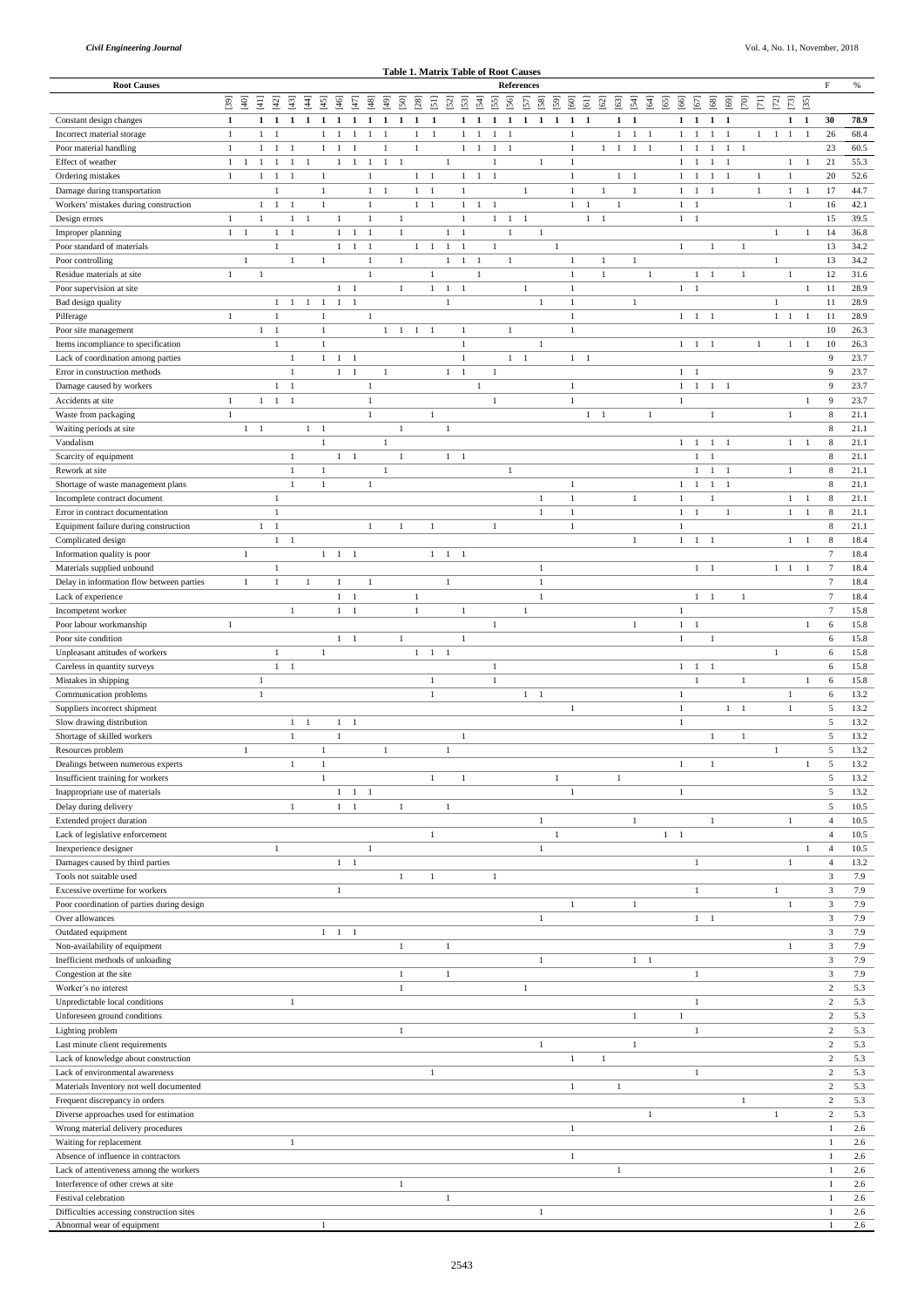All these 5 root causes have been validated by 8 construction practitioners and about 87.5% of them agreed with the findings. Therefore, it can be concluded that the root causes are similar to the practical environment. In addition, there is a further work addressed in this research paper, namely grouping all the root causes in 6 different groups as shown in Table 2.

| Group                            | <b>Root Causes</b>                         | Group                                   | <b>Root Causes</b>                      |  |  |  |  |  |  |  |  |
|----------------------------------|--------------------------------------------|-----------------------------------------|-----------------------------------------|--|--|--|--|--|--|--|--|
| Design &<br><b>Documentation</b> | Incomplete contract document               |                                         | Scarcity of equipment                   |  |  |  |  |  |  |  |  |
|                                  | Error in contract documentation            |                                         | Equipment failure during construction   |  |  |  |  |  |  |  |  |
|                                  | Constant design changes                    |                                         | Outdated equipment                      |  |  |  |  |  |  |  |  |
|                                  | Design errors                              |                                         | Non-availability of equipment           |  |  |  |  |  |  |  |  |
|                                  | Bad design quality                         | Human<br><b>Resources</b>               | Mistakes during construction            |  |  |  |  |  |  |  |  |
|                                  | Complicated design                         |                                         | Error in construction methods           |  |  |  |  |  |  |  |  |
|                                  | Information quality is poor                |                                         | Damage caused by workers                |  |  |  |  |  |  |  |  |
|                                  | Slow drawing distribution                  |                                         | Waiting periods at site                 |  |  |  |  |  |  |  |  |
|                                  | Poor coordination of parties during design |                                         | Rework at site                          |  |  |  |  |  |  |  |  |
|                                  | Inexperience designer                      |                                         | Lack of experience                      |  |  |  |  |  |  |  |  |
|                                  | Careless in quantity surveys               |                                         | Incompetent worker                      |  |  |  |  |  |  |  |  |
| Project<br><b>Management</b>     | Poor controlling                           |                                         | Poor labour workmanship                 |  |  |  |  |  |  |  |  |
|                                  | Dealings between numerous experts          |                                         | Unpleasant attitudes of workers         |  |  |  |  |  |  |  |  |
|                                  | Improper planning                          |                                         | Shortage of skilled workers             |  |  |  |  |  |  |  |  |
|                                  | Last minute client requirements            |                                         | Insufficient training for workers       |  |  |  |  |  |  |  |  |
|                                  | Poor supervision at site                   |                                         | Worker's no interest                    |  |  |  |  |  |  |  |  |
|                                  | Poor site management                       |                                         | Lack of knowledge about construction    |  |  |  |  |  |  |  |  |
|                                  | Lack of coordination among parties         |                                         | Lack of environmental awareness         |  |  |  |  |  |  |  |  |
|                                  | Delay in information flow between parties  |                                         | Over allowances                         |  |  |  |  |  |  |  |  |
|                                  | Waste from packaging                       |                                         | Abnormal wear of equipment              |  |  |  |  |  |  |  |  |
|                                  | Shortage of waste management plans         |                                         | Lack of attentiveness among the workers |  |  |  |  |  |  |  |  |
|                                  | Last minute client requirements            |                                         | Excessive overtime for workers          |  |  |  |  |  |  |  |  |
|                                  | Delay during delivery                      |                                         | Absence of influence in contractors     |  |  |  |  |  |  |  |  |
| Material &<br>Equipment          | Incorrect material storage                 |                                         | Communication problems                  |  |  |  |  |  |  |  |  |
|                                  | Poor material handling                     | <b>Project Site</b><br><b>Situation</b> | Difficulties accessing construction     |  |  |  |  |  |  |  |  |
|                                  | Ordering mistakes                          |                                         | Extended project duration               |  |  |  |  |  |  |  |  |
|                                  | Damage during transportation               |                                         | Lack of legislative enforcement         |  |  |  |  |  |  |  |  |
|                                  | Poor standard of materials                 |                                         | Congestion at the site                  |  |  |  |  |  |  |  |  |
|                                  | Residue materials at site                  |                                         | Unpredictable local conditions          |  |  |  |  |  |  |  |  |
|                                  | Items incompliance to specification        |                                         | Unforeseen ground conditions            |  |  |  |  |  |  |  |  |
|                                  | Materials supplied unbound                 |                                         | Poor site condition                     |  |  |  |  |  |  |  |  |
|                                  | Resources problem                          | <b>External Root</b><br>Cause           | Effect of weather                       |  |  |  |  |  |  |  |  |
|                                  | Materials Inventory not well documented    |                                         | Pilferage                               |  |  |  |  |  |  |  |  |
|                                  | Frequent discrepancy in orders             |                                         | Accidents at site                       |  |  |  |  |  |  |  |  |
|                                  | Diverse approaches used for estimation     |                                         | Vandalism                               |  |  |  |  |  |  |  |  |
|                                  | Wrong material delivery procedures         |                                         | Damages caused by third parties         |  |  |  |  |  |  |  |  |
|                                  | Inappropriate use of materials             |                                         | Lighting problem                        |  |  |  |  |  |  |  |  |
|                                  | Inefficient methods of unloading           |                                         | Festival celebration                    |  |  |  |  |  |  |  |  |
|                                  | Tools not suitable used                    |                                         | Interference of other crews at site     |  |  |  |  |  |  |  |  |
|                                  | Waiting for replacement                    |                                         |                                         |  |  |  |  |  |  |  |  |

### **Table 2. Group of Root Causes of Construction Waste**

# **5. Conclusion**

This study discovered 5 main contributory root causes of construction waste generated, namely 'Constant design changes', 'Incorrect storage of materials', 'Poor handling of materials', 'Effect of weather' and 'Mistakes while ordering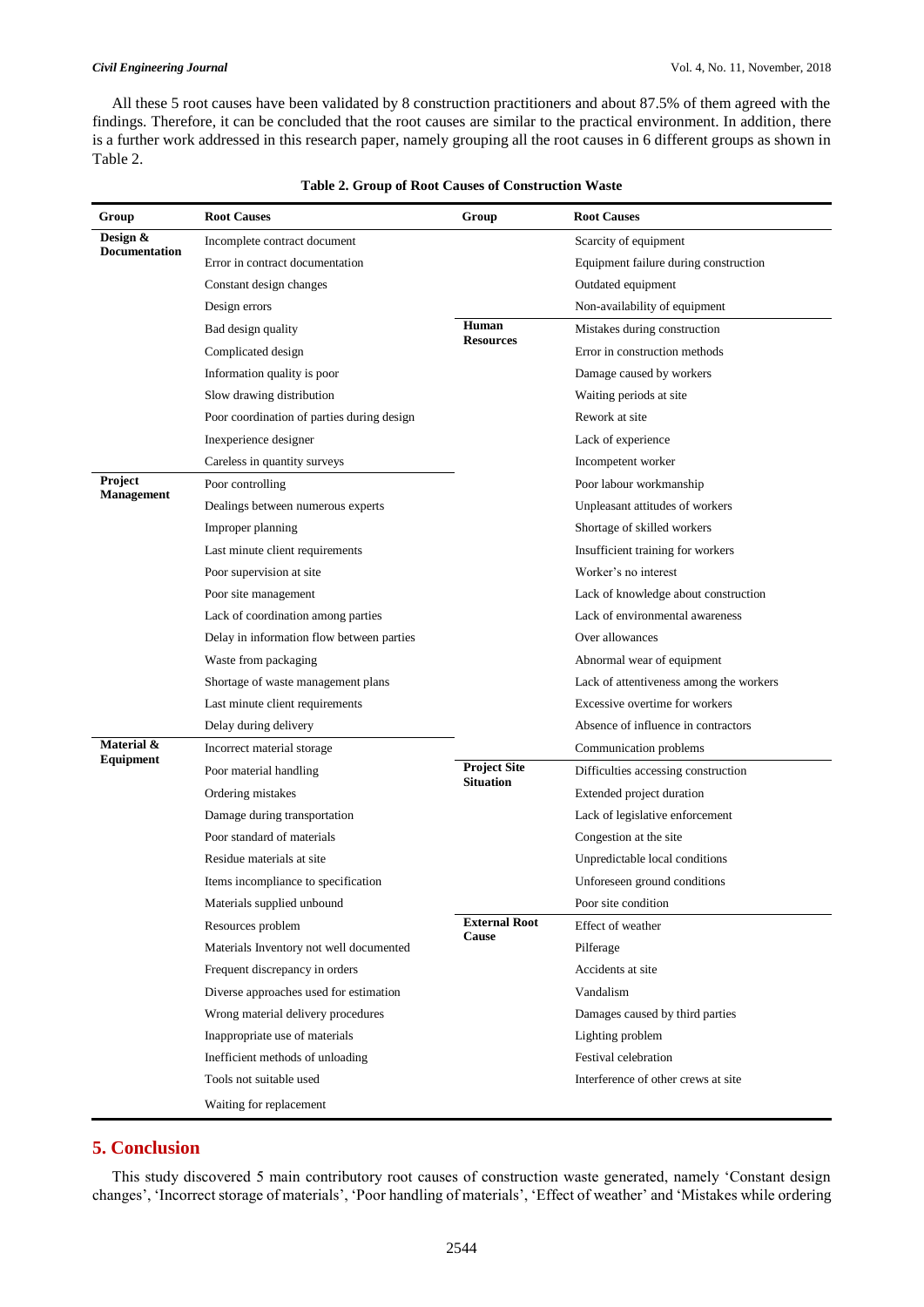from suppliers'. From all of these 5 root causes, 4 of the root causes can be controllable by construction practitioners if managed correctly (Constant Design Changes, Incorrect Material Storage, Poor Material Handling and Ordering Mistakes) and 1 is uncontrollable (Effect of weather). The weather related root cause is unpredictable and only can be reduced the impact with a proper planning of any construction project. As a conclusion, every country should be more serious in tackling these 5 main root causes and also in implementing sustainable construction management in each project.

## **6. Funding**

Funds for the study were provided by the Fundamental Research Grant Scheme (FRGS) No.1624, Ministry of Education Malaysia and is duly acknowledged.

## **7. Conflicts of Interest**

The authors declare no conflict of interest.

#### **8. References**

[1] Behm Michael. "Construction Sector." Journal of safety research 39, no. 2 (2008): 175-178. doi:10.1016/j.jsr.2008.02.007.

[2] NIOSH, National Institute of Occupational Safety and Health trimetric. (2017) Retrieved from timetric website: https://www.timetric.com/press-releases/global-construction-output-growth-to-pick-up-pace.

[3] McGillivray, David, and Daniel Turner. "Event bidding: politics, persuasion and resistance". (August 23, 2017). doi:10.4324/9781315563367.

[4] Haufler, Virginia. "A public role for the private sector: Industry self-regulation in a global economy". Carnegie Endowment, 2013.

[5] Nadhim, Evan A., Carol Hon, Bo Xia, Ian Stewart, and Dongping Fang. "Falls from height in the construction industry: a critical review of the scientific literature." International journal of environmental research and public health 13, no. 7 (2016): 638. doi: 10.3390/ijerph13070638.

[6] Bodog, M. "The concept of waste management". Analele universităţii din oradea, fascicula protecţia mediului, Vol. XIV 669– 673. (2015).

[7] Kulatunga, U., R. D. G. Amaratunga, and R. Haigh. "Sources of construction material wastage in Sri Lankan sites."(1987).

[8] Nagapan, Sasitharan, Ismail Abdul Rahman, and Ade Asmi. "Factors contributing to physical and non-physical waste generation in construction industry." International Journal of Advances in Applied Sciences 1, no. 1 (2012): 1-10. doi: 10.11591/ijaas.v1i1.476.

[9] Begum, Rawshan A., Siti K. Satari, and Joy J. Pereira. "Waste generation and recycling: Comparison of conventional and industrialized building systems." American Journal of Environmental Sciences 6, no. 4 (2010): 383. doi:10.1016/j.wasman.2006.08.013.

[10] Rahim, M. H. I. A., N. Kasim, I. Mohamed, R. Zainal, N. Sarpin, and M. Saikah. "Construction waste generation in Malaysia construction industry: illegal dumping activities." In IOP Conference Series: Materials Science and Engineering, vol. 271, no. 1, p. 012040. IOP Publishing, 2017. doi:10.1088/1757-899X/271/1/012040.

[11] Shen, L. Y., Vivian WY Tam, C. M. Tam, and D. Drew. "Mapping approach for examining waste management on construction sites." Journal of construction engineering and management 130, no. 4 (2004): 472-481. doi: 10.1061/(ASCE) 0733- 9364(2004)130:4(472).

[12] Li, Hui, Liuqian Ding, Minglei Ren, Changzhi Li, and Hong Wang. "Sponge city construction in China: A survey of the challenges and opportunities." Water 9, no. 9 (2017): 594. doi:10.3390/w9090594.

[13] Duan, Huabo, and Jinhui Li. "Construction and demolition waste management: China's lessons." (2016): 397-398. doi: 10.1177/0734242X16647603.

[14] Xu W, Zhou M and Zhou W. Shenzhen landslide sounds alarm on construction waste. The China Daily, (2015).

[15] Wibowo, M. Agung, and Pinardi Koestalam. "Identification and analyze of influence level on waste construction management of performance." Procedia Engineering 125 (2015): 46-52. doi: 10.1016/j.proeng.11.008.

[16] Prajati, Gita, and Tri Padmi. "Projection of big cities waste management and cost based on economic and demographic factors in Indonesia." In IOP Conference Series: Earth and Environmental Science, vol. 97, no. 1, p. 012014. IOP Publishing, 2017. doi: 10.1088/1755-1315/97/1/012014.

[17] Sunarjono, Sri, and Agus Riyanto. "Rekayasa pemanfaatan reclaimed asphalt pavement untuk preservasi konstruksi jalan." (2012).

[18] CPCB. Central pollution control: "Tool kit on construction & demolition waste management rules" (2017).

[19] Shrivastava, Sandeep, and Abdol Chini. "Construction materials and C&D waste in India." Lifecycle design of buildings, systems and materials (2009): 72.

[20] Napier, T. "Construction waste". America. (2016). doi.org/10.1016/B978-0-12-381475-3.10015-4.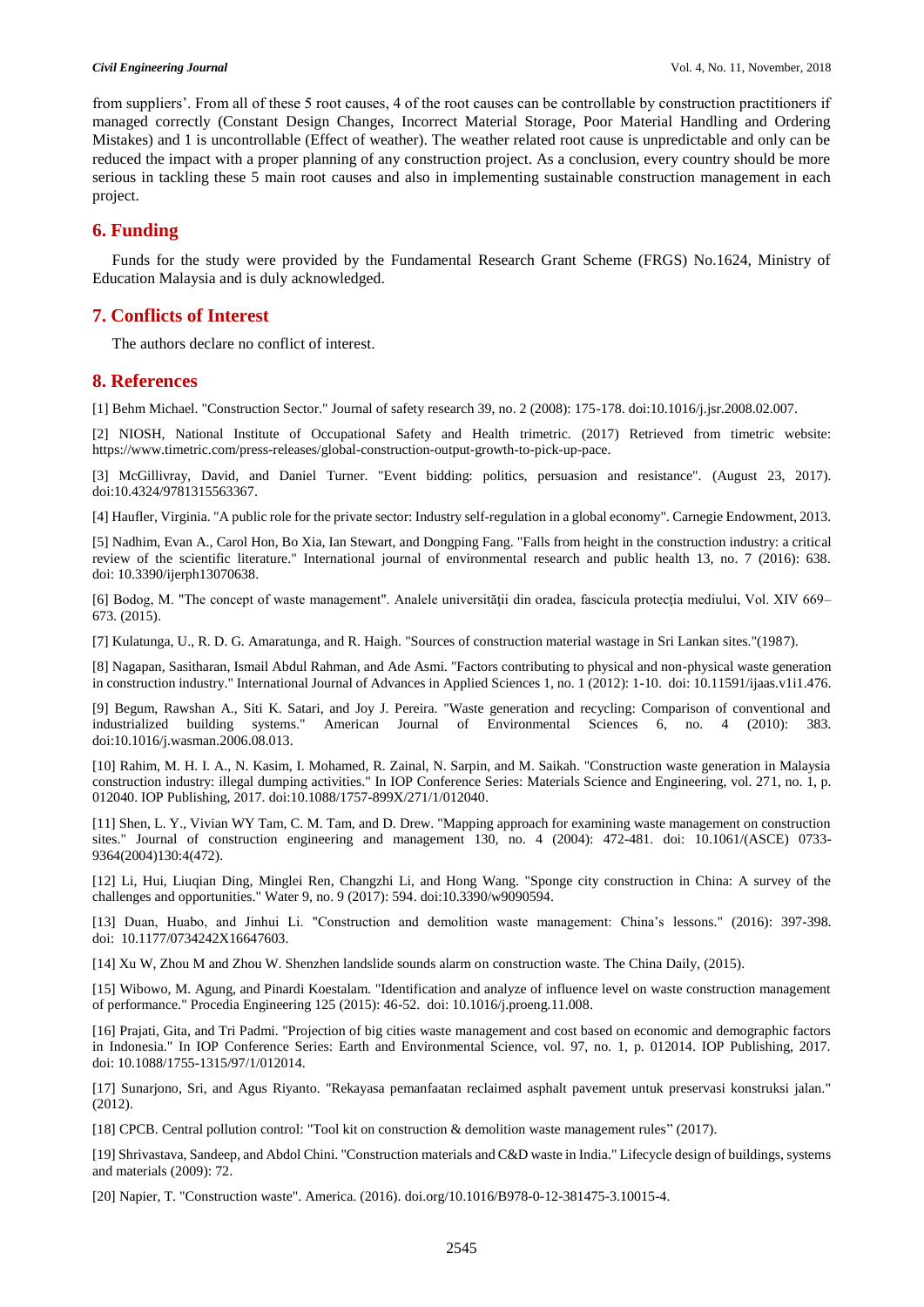[21] Abarca-Guerrero, Lilliana, Ger Maas, and Hijmen van Twillert. "Barriers and motivations for construction waste reduction practices in Costa Rica." Resources 6, no. 4 (2017): 69. doi: 10.3390/resources6040069.

[22] Bank Negara Malaysia. "Developments in the Malaysian economy". pp 7-24. (2015).

[23] CIDB. "Country report". Korea: 22nd Asia construct conference. (2017).

[24] Mah, Chooi Mei, Takeshi Fujiwara, and Chin Siong Ho. "Construction and demolition waste generation rates for high-rise buildings in Malaysia." Waste Management & Research 34, no. 12 (2016): 1224-1230. doi: 10.1177/0734242X16666944.

[25] Rahman and Nagapan. "Causative factors of construction waste generation in Malaysia". Penerbit UTHM. (2015). ISBN 978- 967-0764-02-3.

[26] Nagapan, Sasitharan, Ismail Abdul Rahman, Ade Asmi, Aftab Hameed Memon, and Imran Latif. "Issues on construction waste: The need for sustainable waste management." In Humanities, Science and Engineering (CHUSER), 2012 IEEE Colloquium on, pp. 325-330. IEEE, 2012. doi: 10.1109/CHUSER.2012.6504333.

[27] Yuan, H. P., L. Y. Shen, Jane JL Hao, and W. S. Lu. "A model for cost–benefit analysis of construction and demolition waste management throughout the waste chain." Resources, conservation and recycling 55, no. 6 (2011): 604-612. doi:10.1016/j.resconrec.2010.06.004.

[28] Lu, Weisheng, and Hongping Yuan. "A framework for understanding waste management studies in construction." Waste Management 31, no. 6 (2011): 1252-1260. doi: 10.1016/j.wasman.2010.12.004.

[29] Azis, Ade Asmi Abdul, Aftab Hameed Memon, Ismail Abdul Rahman, Sasitharan Nagapan, and Qadir Bux Alias Imran Latif. "Challenges faced by construction industry in accomplishing sustainablity goals." In Business, Engineering and Industrial Applications (ISBEIA), 2012 IEEE Symposium on, pp. 630-634. IEEE, 2012. doi: 10.1109/ISBEIA.2012.6422966.

[30] Solid Waste Management and Public Cleansing Corporation. "Pengurusan sisa pepejal", (2015).

[31] Ulubeyli, Serdar, Aynur Kazaz, and Volkan Arslan. "Construction and Demolition Waste Recycling Plants Revisited: Management Issues." Procedia Engineering 172 (2017): 1190–1197. doi:10.1016/j.proeng.2017.02.139.

[32] Köse, Ayaz, & Köroglu. "Waste management in Turkey. Performance audit report", 1(January), 82. (2007).

[33] Arslan, Hakan, Nilay Cosgun, and Burcu Salg. "Construction and Demolition Waste Management in Turkey." Waste Management - An Integrated Vision (October 26, 2012). doi:10.5772/46110.

[34] Türkiye inşaat malzemeleri sektör görünüm raporu türkiye odalar ve borsalar birliği. (In English: Report of Turkey construction material sector outlook, the union of chambers and commodity exchanges of Turkey), 2011.

[35] Formoso, Carlos Torres, Eduardo Luís Isatto, and Ercilia Hitomi Hirota. "Method for waste control in the building industry." In Proceedings IGLC, vol. 7, p. 325. 2003. doi: 10.1016/j.foodchem.2005.02.003.

[36] Heale, Roberta, and Dorothy Forbes. "Understanding Triangulation in Research." Evidence Based Nursing 16, no. 4 (August 13, 2013): 98–98. doi:10.1136/eb-2013-101494.

[37] Bowen, Glenn A. "Document analysis as a qualitative research method." Qualitative research journal 9, no. 2 (2009): 27-40. doi: 10.3316/QRJ0902027.

[38] Noor, Raja Nor Husna Raja Mohd, Ahmad Ruslan Mohd Ridzuan, Intan Rohani Endut, Basir Noordin, Zayyana Shehu, and Abdul Halim Abdul Ghani. "The Quantification of Local Construction Waste for the Current Construction Waste Management Practices: A Case Study in Klang Valley." 2013 IEEE Business Engineering and Industrial Applications Colloquium (BEIAC) (April 2013). doi:10.1109/beiac.2013.6560110.

[39] Faniran and Caban. "Minimizing Waste on Construction Project Sites." Engineering Construction and Architectural Management 5, no. 2 (June 1998): 182–188. doi:10.1046/j.1365-232x.1998.00044.x.

[40] Senaratne, Sepani, and Duleesha Wijesiri. "Lean construction as a strategic option: Testing its suitability and acceptability in Sri Lanka." Lean Construction Journal (2008). doi: 10.2139/ssrn.2832046.

[41] Gavilan, Rafael M., and Leonhard E. Bernold. "Source Evaluation of Solid Waste in Building Construction." Journal of Construction Engineering and Management 120, no. 3 (September 1994): 536–552. doi:10.1061/(asce)0733-9364(1994)120:3(536).

[42] Ekanayake, L., and George Ofori. "Construction material waste source evaluation." (2000). doi: 10.1016/j.buildenv.2004.01.007.

[43] Polat, Gul, and Glenn Ballard. "Waste in Turkish construction: need for lean construction techniques." In Proceedings of the 12th Annual Conference of the International Group for Lean Construction IGLC-12, August, Denmark, pp. 488-501. 2004.

[44] Alwi, Sugiharto, Keith D. Hampson, and Sherif A. Mohamed. "Waste in the Indonesian construction projects." (2002): 305-315.

[45] Garas, Gihan L., Ahmed R. Anis, and Adel El Gammal. "Materials waste in the Egyptian construction industry." Proceedings IGLC-9, Singapore 86 (2001).

[46] Alwi, Sugiharto, Keith D. Hampson, and Sherif A. Mohamed. "Non value-adding activities in Australian construction projects." (2002): 270-278.

[47] Nazech, E. M., Denanda Zaldi, and Bambang Trigunarsyah. "Identification of construction waste in road and highway construction projects." (2008): C07\_02-1.

[48] Bossink, B. A. G., and H. J. H. Brouwers. "Construction Waste: Quantification and Source Evaluation." Journal of Construction